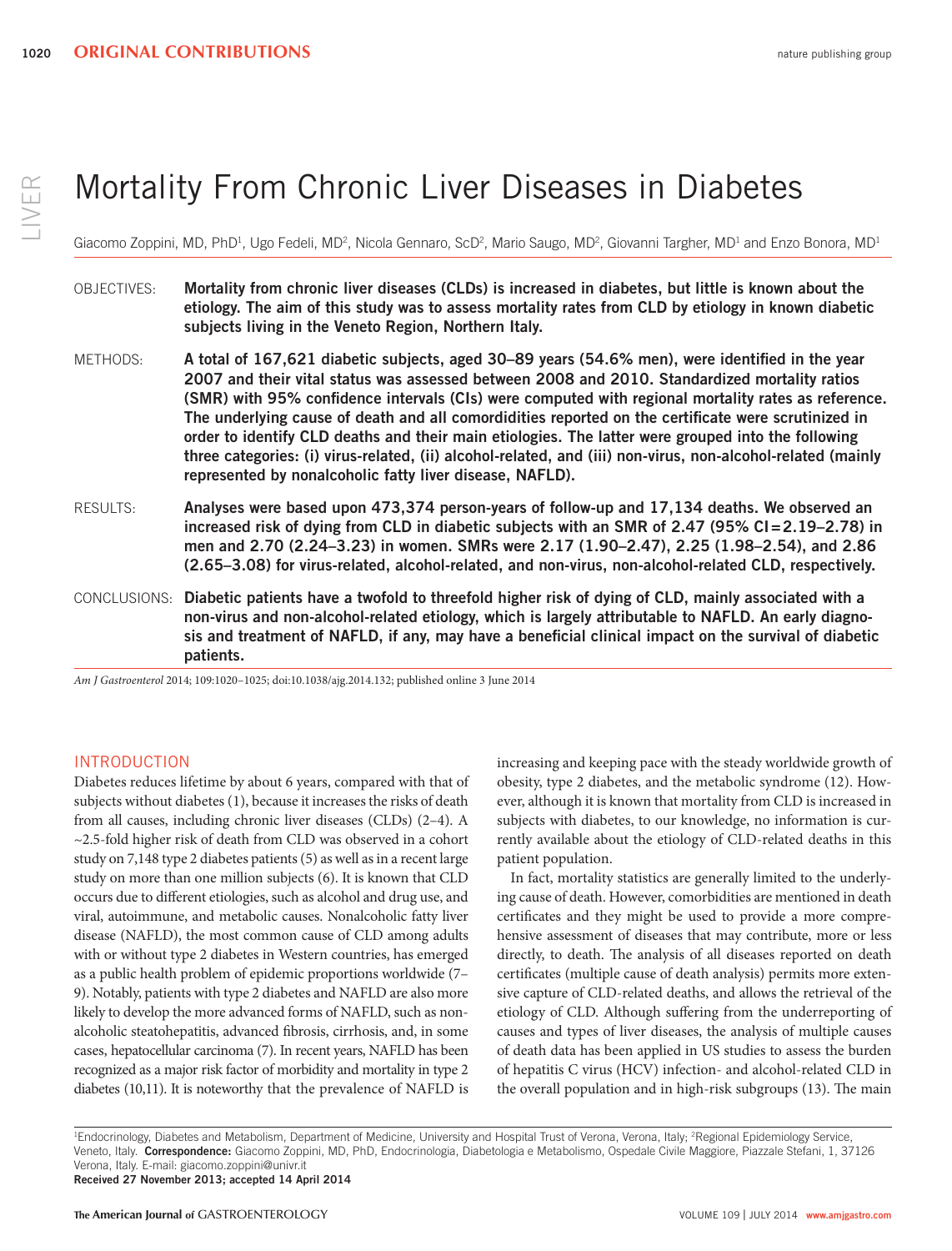aim of our study was to analyze all information available in death certificates in an entire region in Italy to investigate the etiology of CLD-associated mortality in diabetes.

# METHODS

#### **Identification and follow-up of a cohort of diabetic subjects**

The Veneto Region (North-Eastern Italy) has about 4.9 million inhabitants; life expectancy is about 80 and 85 years in males and females, respectively, with circulatory diseases and cancer being the main causes of death. Hospital care is free of charge, although patients must contribute to out-of-hospital care and drug costs, unless they are affected by major chronic diseases, such as diabetes. Upon certification from a specialist, subjects with diabetes receive disease-specific care without any contribution to the costs. These subjects are listed in a regional electronic archive, which is a precious source for the identification of subjects affected by diabetes. This archive is estimated to include about 80% of subjects identified as diabetic by multiple data sources; in a previous survey in the Veneto Region, its positive predictive value was 98% for the diagnosis of diabetes in a sample of subjects aged 18 – 65 years ( 14 ). Although the date of diabetes diagnosis was not available, the archive included the date of diabetes registration in electronic records: such dates could correspond to the development of the electronic archive mainly in 1999-2000 and therefore could follow the diagnosis by several years, but allowed the identification of a sub-cohort of patients (those registered before 2001) who surely had at least 7 years of diabetes duration at the beginning of the follow-up.

In the Veneto Region, all death certificates are collected by the Local Health Units of the National Health Service and a copy of these is transmitted to the Regional Epidemiology Service. For the purpose of the present study, we identified in the electronic archive of the Veneto Region a cohort of diabetic patients aged 30 – 89 years who were exempt from medical charges for diabetes treatment in December 2007, and linked them with the electronic archive of causes of deaths that occurred in the period from 2008 to 2010. The record-linkage was performed on previously anonymized records, without any possibility of identification of individuals. The informed consent requirement for this study was exempted by the ethics committee because researchers only accessed retrospectively a de-identified database for analysis purposes. Each subject was followed from 1 January 2008 either until death, or 90 years of age, or 31 December 2010, whichever came first.

#### **Analysis of multiple causes of death**

As previously mentioned, a copy of the death certificates of all residents in the Veneto Region is centrally transmitted to the Regional Epidemiology Service for coding of causes of death according to the International Classification of Diseases, 10th Edition. Since 2008, the electronic regional archive of mortality includes not only the underlying cause of death but also all diseases mentioned in the death certificate, both in part I (i.e., conditions involved in the causal chain of events leading to death) and in part II (i.e., other significant conditions contributing to death).

 To identify CLD-related deaths, codes usually adopted in liver cirrhosis mortality statistics (K70, K73, K74) were selected in any position of the death certificate. The disease was further classified as being related to viral hepatitis infection (codes, B15-B19), to alcohol (codes for alcoholic liver diseases and for mental and behavioral disorders due to use of alcohol, K70 and F10), or to a non-viral non-alcohol-related etiology (NVNA-CLD).

#### **Statistical analysis**

 Age-standardized mortality rates, using the direct method (European standard population), were computed among diabetics and the whole regional population for circulatory and neoplastic diseases and for CLD. Standardized mortality ratios (SMRs) with 95% confidence intervals, based on the Poisson distribution, were computed as the ratios between deaths observed in the diabetic cohort, and those expected according to age- and gender-specific regional mortality rates. SMRs were computed for both total mortality and the single nosologic categories on the basis of the underlying cause of death. Specifically, for CLD (overall, virus-related, alcohol-related, or NVNA-related), SMRs were also computed on the basis of all comorbidities reported in the death certificates. SMRs were assessed both in the whole cohort of diabetic subjects, separately by gender and three classes of age (adults,  $<$  65 years; young-old, 65-74 years; and elderly, ≥75 years), and in the sub-cohort with a longer duration of disease at the beginning of the follow-up.

#### RESULTS

As detailed in **Figure 1**, 176,771 diabetic subjects were initially identified in December 2007 from the regional electronic archive of exemptions from medical charge of the Veneto Region. Out of them, 209 were excluded because of incomplete data and 1,302 because they died in the last weeks of the year. Out of the cohort of 173,260 patients with complete data and alive on 31 December 2007, final analyses were restricted to the 167,621 subjects aged 30 – 89 years at the beginning of the follow-up, corresponding to 5.0 % of the total regional population of the same age band. Of the cohort subjects, 54.6% were men, 38.2% were aged 30-64 years, 32.6 % were aged 65 – 74 years, and 29.2 % were aged 75 – 89 years, respectively. There were 473,374 person-years of follow-up in the period from 2008 to 2010, and 17,134 (10.2%) deaths occurred.

The crude mortality rate was higher in men than in women and, as expected, increased progressively with aging, reaching a crude mortality rate of 76.6 per 1,000 subjects among those aged 75 – 89 years (Table 1).

The main causes of death were cardiovascular diseases and neoplasms accounting for 34.6% and 31.0% of all deaths, respectively. CLD accounted for 2.3% of total deaths, and they were responsible for about half (47.2%) of the mortality from digestive diseases. Notably, as shown in **Table 2**, the diabetic cohort had a significantly greater mortality risk than the general population, with an overall SMR of 1.49 (95% confidence interval =  $1.46 - 1.52$ ) in men and 1.53 (1.49-1.56) in women, respectively. The excess in mortality of diabetic subjects with respect to the general population was much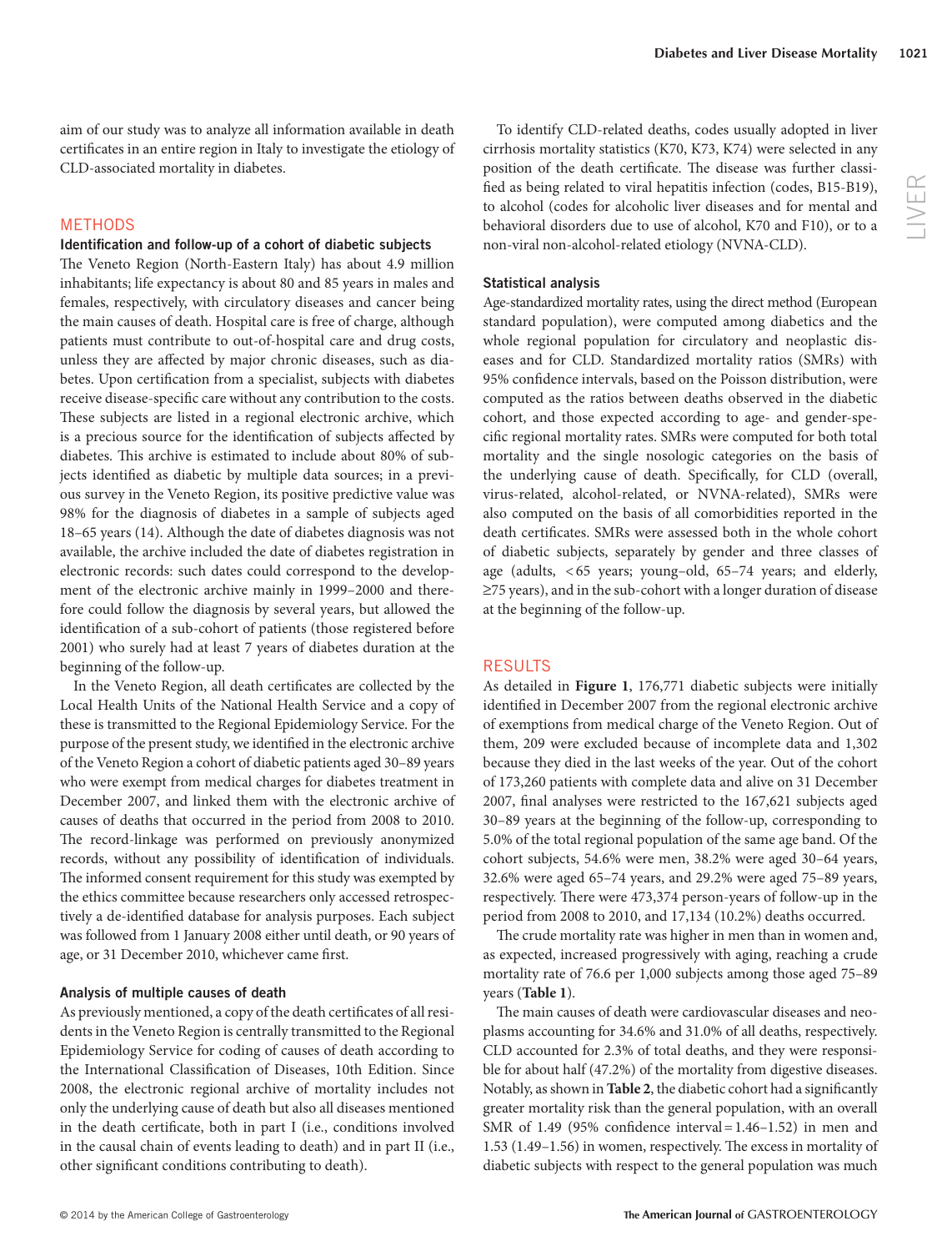

**Figure 1.** Schematic design of the enrollment and follow-up of the diabetic subjects.

**Table 1 . Person-years, number of deaths, and crude mortality**  rates stratified by sex and age classes of 167,621 diabetic **subjects followed for 3 years** 

|                   | Person-years | Number of<br>deaths | <b>Crude mortality</b><br>rate $\times$ 1,000 subjects |
|-------------------|--------------|---------------------|--------------------------------------------------------|
| Gender            |              |                     |                                                        |
| Men               | 258,912      | 9,866               | 38.1                                                   |
| Women             | 214,463      | 7.268               | 33.9                                                   |
| Age class (years) |              |                     |                                                        |
| $30 - 64$         | 167,447      | 1,692               | 10.1                                                   |
| 65-74             | 156,738      | 4.008               | 25.6                                                   |
| 75-89             | 149.190      | 11.434              | 76.6                                                   |

larger among younger age classes. All the main causes of death showed a significantly higher risk in diabetes (Figure 2, Table 2). The risk of dying from CLD was markedly increased among diabetic subjects with respect to the general population, with a SMR of 2.47 (2.19-2.78) for men and of 2.70 (2.24-3.23) for women.

When all diseases reported in death certificates were analyzed, CLD was mentioned as either a causing or a contributing factor in 6.9% of the total deaths that occurred in diabetic subjects. The 2.5fold relative risk estimated by analyses restricted to the underlying cause of death was confirmed. Interestingly, as reported in Table 3, NVNA-related CLD, which represented about two-thirds of cases of all CLD-related deaths among diabetics, had a SMR of 2.86 (2.65 – 3.08), whereas SMRs for virus-related and alcohol-related CLD were 2.17 (1.90-2.47) and 2.25 (1.98-2.54), respectively. As shown in **Table 4** , when the analysis of mortality from CLD was stratified by sex and age, the SMRs for NVNA-related CLD remained the highest in all age classes and in both sexes. It is noteworthy that the SMR for NVNA-related CLD was higher in younger subjects (30 – 64 class of age) and decreased across the three classes of age. Also worth mentioning is that the SMR for NVNA-related CLD death was remarkably higher in women than in men.

 Finally, when analyses were carried out in the sub-cohort with at least 7 years of diabetes duration, the estimated mortality risk for CLD only slightly decreased in the underlying cause of death analysis ( $SMR = 2.33$ , 1.99-2.71), and remained unchanged in the multiple causes analysis both for all CLD (SMR =  $2.55$ ,  $2.34-2.77$ ) and for NVNA-related CLD (SMR = 2.89, 2.59-3.22, data not shown).

#### **DISCUSSION**

 We and others have reported an increased mortality from CLD in diabetes  $(5,6)$ . The results of the present study confirm that diabetic persons have a two- to threefold increased risk of dying from CLD and, most importantly, point out that all main etiologies of CLD (e.g., virus, alcohol) contribute to this increased risk. However, the main result of our study is that the greater contribution to CLD mortality comes from NVNA-related CLD death, mainly represented by NAFLD. They also include rarer causes such as toxic substances (e.g., drugs), autoimmunity, and hemocromatosis.

 It is well known that most subjects with CLD not attributable to prior virus infection or alcohol abuse have NAFLD (15). It is also well known that most subjects with type 2 diabetes have NAFLD  $(9,16)$ . Therefore, it is reasonable to assume that the largest fraction of deaths we have coded as NVNA-related CLD were NAFLDrelated. In fact, NAFLD is not a benign condition but encompasses a large spectrum of hepatic disorders including fatty liver, steatohepatitis, and liver cirrhosis (17), which confer an increased risk of dying not only from liver failure but also from cardiovascular disease and chronic kidney disease (7,9,18). When liver diseases reported in death certificates were carefully analyzed, we found that NVNA-related CLD was associated with higher SMRs than virus-related CLD or alcohol-related CLD (approximately three vs. two) and this result was observed in women more than in men and at all ages. These findings point out that prevention of liver disease should not target only viral infection or alcohol abuse by specific vaccination or educational campaigns but should also implement strategies aiming to reduce NAFLD. The latter should emphasize the need to avoid weight gain and to promote weight loss when necessary. It is well known, indeed, that fatty liver is strictly related to whole body fat excess, mainly in the visceral area (12).

 Recent studies, mainly in the general population, reported that the presence of NAFLD carries an increased risk of overall mortality and of mortality related to cardiovascular disease and liver disease ( 19 – 24,25 ). In the Dionysos cohort, a study of the Italian general population, the average prevalence of NAFLD was 55%, with a 24.5% prevalence in normal weight subjects (body mass index  $<$  25 kg/m<sup>2</sup>) and of 91% in obese subjects (body mass index  $> 30 \text{ kg/m}^2$ ) (26). However, in Italy, the main reported causes of liver cirrhosis are HCV infection (51.1 % ) and alcohol consumption (12.4 % ), with other less represented etiologies being autoimmune hepatitis and primary biliary cirrhosis  $(2%)$ , and the metabolic CLDs  $(2%)$   $(27)$ . Nonetheless, in Northern Italy the prevalence of HCV is lower and the proportion of CLD with an alcoholic etiology is higher than the national average (28). It must be remarked that the cirrhotic state is itself associated with an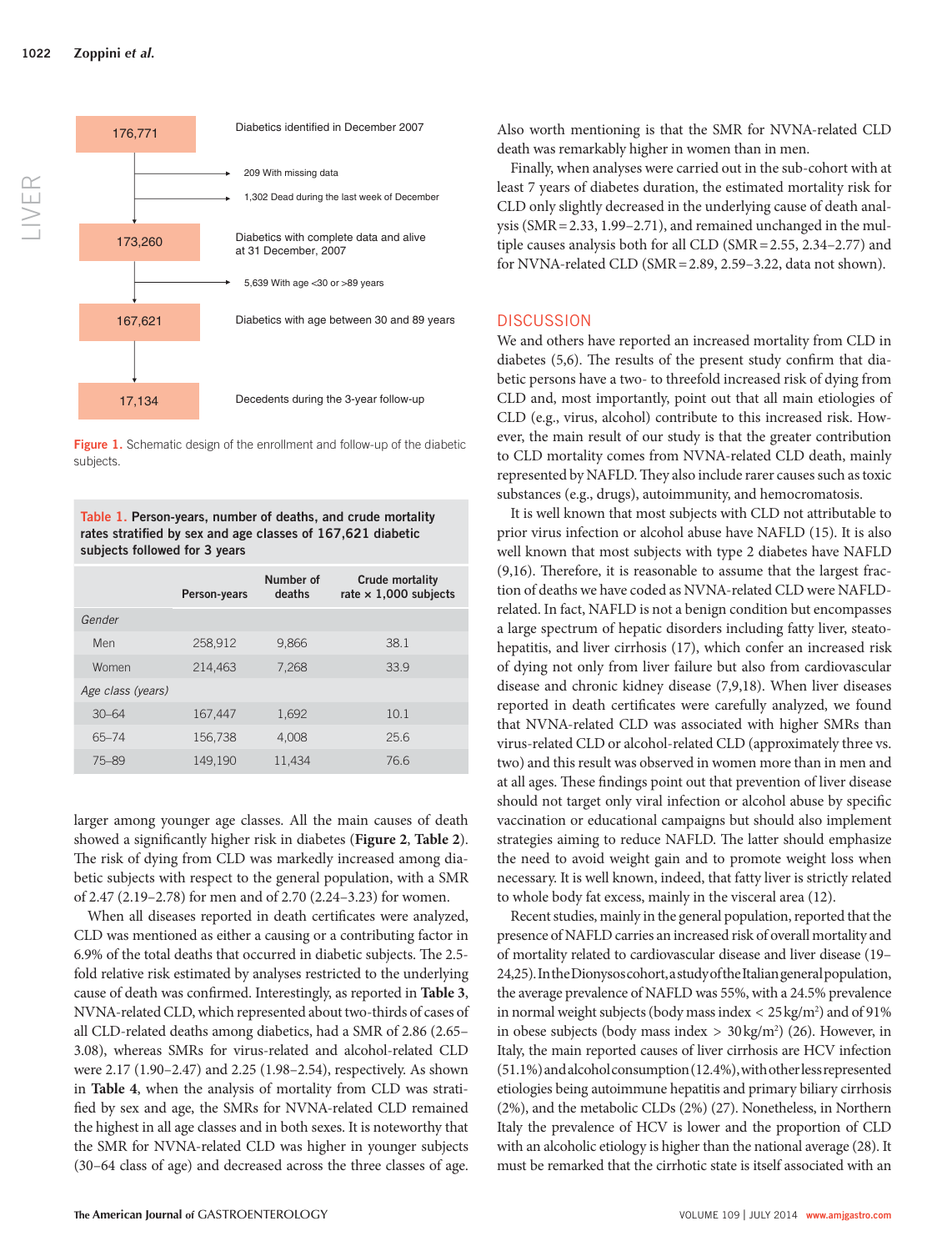| Men         |                     | Women       |                     |
|-------------|---------------------|-------------|---------------------|
| $\mathbf n$ | SMR (CI)            | $\mathbf n$ | SMR (CI)            |
| 9,866       | $1.49(1.46 - 1.52)$ | 7,268       | $1.53(1.49-1.56)$   |
| 1,264       | $2.14(2.03 - 2.27)$ | 428         | $2.52(2.28 - 2.77)$ |
| 2,881       | $1.69(1.63 - 1.75)$ | 1,127       | $1.82(1.71 - 1.93)$ |
| 5,721       | $1.32(1.29 - 1.36)$ | 5,713       | $1.44(1.40-1.48)$   |
| 3,206       | $1.47(1.42 - 1.52)$ | 2,674       | $1.46(1.40-1.51)$   |
| 3,425       | $1.30(1.26 - 1.34)$ | 1,893       | $1.32(1.26 - 1.38)$ |
| 1,184       | $6.11(5.77 - 6.47)$ | 1,019       | $6.68(6.28 - 7.10)$ |
| 511         | $1.14(1.04-1.24)$   | 314         | $1.21(1.08-1.35)$   |
| 471         | $1.86(1.70 - 2.04)$ | 373         | $1.76(1.58-1.96)$   |
| 278         | $2.47(2.19 - 2.78)$ | 120         | $2.70(2.24 - 3.23)$ |
|             |                     |             |                     |

**Table 2 . SMR of 167,621 diabetic patients followed-up for 3 years: analysis of the underlying cause of death** 

CI, confidence interval; SMR, standardized mortality ratio.



Figure 2. Age-standardized mortality rates (standard European population) for circulatory diseases, neoplasms, and chronic liver diseases among diabetics and the general population of the Veneto region aged 30-89 years.

increased risk of diabetes because of its impact on glucose metabolism; therefore, the increased mortality risk found for CLD in our study could be partly due to reverse causation (cirrhosis as a cause of diabetes). However, in spite of the rather short follow-up, we could identify a sub-cohort with long diabetes duration; in these subjects, the increased mortality risk found for CLD is less probable to be explained by diabetes developing from an advanced cirrhotic state.

Therefore, considering also that NAFLD and diabetes are a growing health problem (29–32), we believe that our results may have important clinical implications. Our study has a number of strengths, which include the great number of subjects evaluated, the completeness of information about vital status, the careful analysis of all aspects of death certificates (e.g., comorbidities). We are not aware of a study with these merits. The study, however, has some limitations. We totally lack data on diabetes type, treatment, and complications. However, here the point is to compare diabetic and nondiabetic subjects rather than to discuss about the impact on the results of clinical features of diabetes. The main limitation, in fact, is related to potential underreporting of data, which might



|                                  | Number of deaths | <b>SMR</b> | 95% Cls       |
|----------------------------------|------------------|------------|---------------|
| All CLD                          | 1,183            | 2.55       | $241 - 270$   |
| Virus-related CLD <sup>a</sup>   | 234              | 2 1 7      | $190 - 247$   |
| Alcohol-related CLD <sup>a</sup> | 260              | 225        | 1.98-2.54     |
| NVNA-related CLD                 | 707              | 286        | $2.65 - 3.08$ |

CI, confidence interval; CLD, chronic liver disease; NVNA, non-viral non-alcohol; SMR, standardized mortality ratio.

<sup>a</sup>18 CLD deaths were classified as related to both alcohol and viral hepatitis.

be useful to better define the etiology of CLD, which was available in nearly half of the CLD deaths in the regional population, a figure similar to US studies (13). For example, alcohol-related CLD could be particularly affected by underreporting alcohol abuse due to prejudices associated to this misbehavior. Yet, excessive alcohol intake could be a feature of the remote past of the subjects who died and not of the years immediately preceding their death and, for such reason, may be erroneously not reported in the death certificate. Again, viral hepatitis might have occurred several years before death and, for such reason, may not be reported in the death certificate. However, such underreporting has presumably occurred to a similar extent in death certificates of diabetic and nondiabetic patients. As to NVNA-related CLD, we have previously mentioned that this category is made essentially by NAFLD but that it also includes other etiologies (e.g., toxic substances, autoimmunity, hemocromatosis). Even though these etiologies might be slightly more frequent in diabetes, they are, however, rather uncommon. Therefore, we feel that our data are solid enough to suggest an increased risk of mortality by NAFLD in diabetes.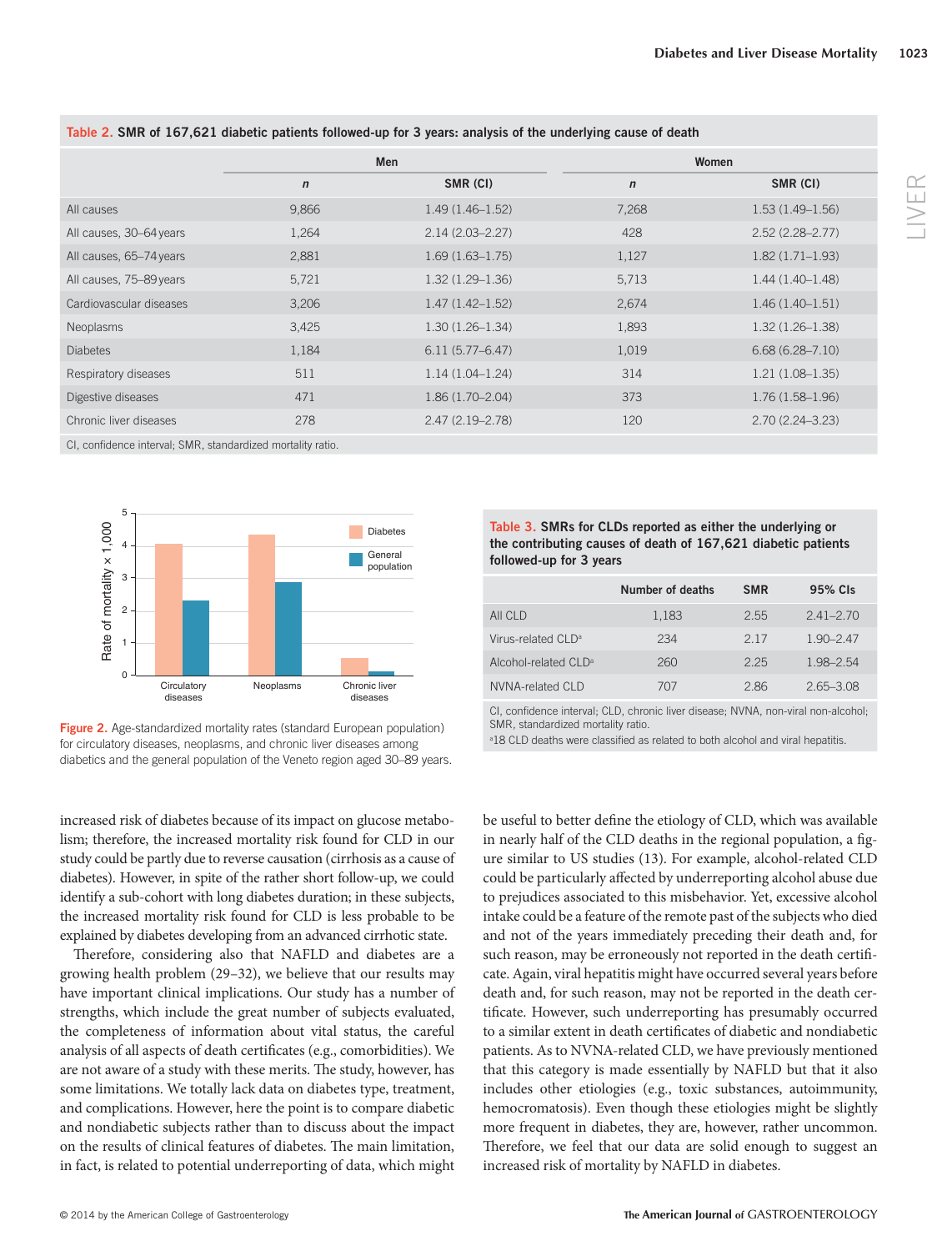LIVER

**Table 4 . SMRs for CLDs reported as either the underlying or the contributing causes of death of 167,621 diabetic patients followed-up for 3 years** 

|                                  | Men          |                     | Women        |                     |
|----------------------------------|--------------|---------------------|--------------|---------------------|
|                                  | $\mathsf{n}$ | SMR (CI)            | $\mathsf{n}$ | SMR (CI)            |
| All ages                         |              |                     |              |                     |
| All CLD                          | 825          | $2.54(2.37 - 2.72)$ | 358          | $2.58(2.32 - 2.87)$ |
| Virus-related CLD <sup>a</sup>   | 124          | $2.28(1.90 - 2.72)$ | 110          | $2.05(1.69 - 2.47)$ |
| Alcohol-related CLD <sup>a</sup> | 222          | $2.25(1.96 - 2.56)$ | 38           | $2.26(1.60-3.11)$   |
| NVNA-related CLD                 | 495          | $2.78(2.54 - 3.04)$ | 212          | $3.07(2.67 - 3.51)$ |
| $30 - 64$ years                  |              |                     |              |                     |
| All CLD                          | 230          | 3.84 (3.36-4.37)    | 41           | $4.79(3.44 - 6.50)$ |
| Virus-related CLD <sup>a</sup>   | 30           | $3.21(2.16 - 4.58)$ | 6            | $4.85(1.77-10.6)$   |
| Alcohol-related CLD <sup>a</sup> | 77           | $3.34(2.63 - 4.17)$ | 12           | $3.71(1.91 - 6.47)$ |
| <b>NVNA-related CLD</b>          | 132          | 4.41 (3.69-5.23)    | 23           | $5.51(3.49 - 8.26)$ |
| $65 - 74$ years                  |              |                     |              |                     |
| All CLD                          | 329          | $2.51(2.24 - 2.79)$ | 100          | $3.17(2.58 - 3.85)$ |
| Virus-related CLD <sup>a</sup>   | 52           | $2.60(1.94 - 3.41)$ | 31           | $3.27(2.22 - 4.65)$ |
| Alcohol-related CLD <sup>a</sup> | 81           | $1.93(1.53 - 2.39)$ | 17           | $2.72(1.58 - 4.35)$ |
| <b>NVNA-related CLD</b>          | 198          | $2.82(2.44 - 3.24)$ | 54           | $3.31(2.49 - 4.32)$ |
| 75-89 years                      |              |                     |              |                     |
| All CLD                          | 266          | $1.99(1.76 - 2.24)$ | 217          | $2.21(1.92 - 2.52)$ |
| Virus-related CLD <sup>a</sup>   | 42           | $1.69(1.22 - 2.28)$ | 73           | $1.70(1.33 - 2.14)$ |
| Alcohol-related CLD <sup>a</sup> | 64           | $1.90(1.47 - 2.43)$ | 9            | $1.23(0.56 - 2.34)$ |
| NVNA-related CLD                 | 165          | $2.12(1.81 - 2.47)$ | 135          | $2.78(2.33 - 3.28)$ |

CI, confidence interval; CLD, chronic liver disease; NVNA, non-viral non-alcohol; SMR, standardized mortality ratio.

a 18 CLD deaths were classified as related to both alcohol and viral hepatitis.

 In conclusion, our study shows that diabetic patients are exposed to a two- to threefold increased risk of mortality from CLD. This increased risk mainly accounts for the hepatic insults apparently different from those by classic viruses and alcohol. With the limitations we have mentioned, the main cause of the excess mortality related to CLD seems to be attributable to NAFLD. For such reasons, strategies to prevent CLD-related deaths should include not only vaccination against viral hepatitis and education on the particularly deleterious effects of alcohol in diabetes but also effective campaigns to reduce body weight and avoid weight gain. An early diagnosis and treatment of NAFLD, if any, might also have a beneficial clinical impact on the survival of diabetic patients.

## **CONFLICT OF INTEREST**

Guarantor of the article: Giacomo Zoppini, MD, PhD.

Specific author contributions: U.F. and N.G. designed the study, collected and analyzed the data; G.Z. revised the results and wrote the manuscript; E.B., G.T., and M.S. critically revised the manuscript. All authors have seen and approved the final version of the submitted manuscript.

#### **Financial support:** None.

**Potential competing interests:** None.

# **Study Highlights**

## **WHAT IS CURRENT KNOWLEDGE**

- It is known that mortality from chronic liver diseases increases in diabetes.
- $\blacktriangledown$  The impact of different liver disease etiologies on mortality in diabetes is poorly documented.

#### **WHAT IS NEW HERE**

- $\blacktriangleright$  All the principal chronic liver disease etiologies examined in the present study increased the risk of mortality in diabetes.
- $\blacktriangledown$  Nonalcoholic fatty liver disease emerged as the most important cause of mortality among the different etiologies.

## **REFERENCES**

- 1. Seshasai SR, Kaptoge S, Thompson A et al. Emerging risk factors collaboration. Diabetes mellitus, fasting glucose, and risk of cause-specific death. N Engl J Med 2011;364:829-41.
- 2. Muggeo M, Verlato G, Bonora E et al. The Verona Diabetes Study: a population-based survey on known diabetes mellitus prevalence and 5-year all-cause mortality. Diabetologia 1995;38:318-25.
- 3. Weiderpass E, Gridley G, Nyrén O et al. Cause specific mortality in a cohort of patients with diabetes mellitus: a population-based study in Sweden. J Clin Epidemiol 2001;54:802-9.